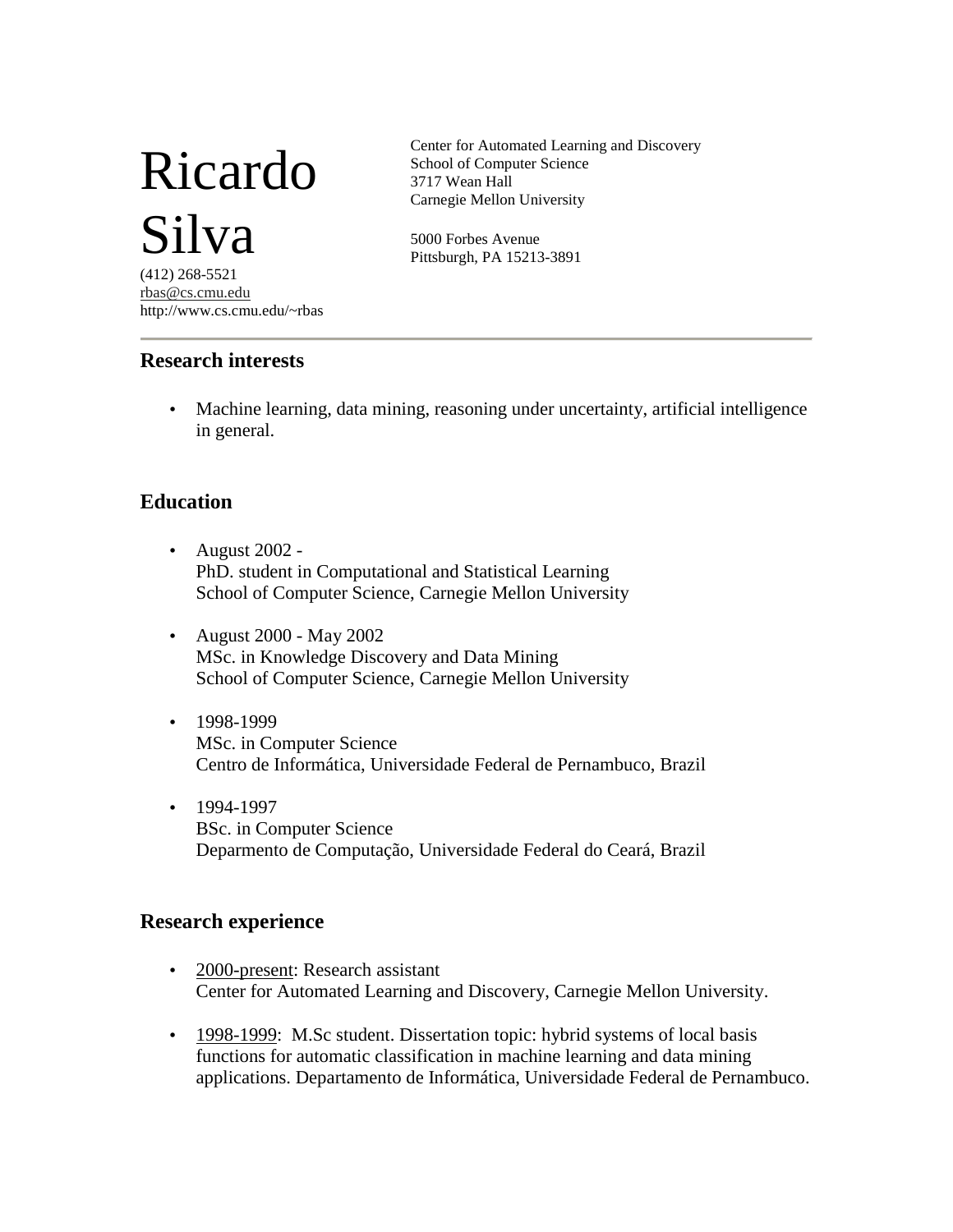- 1998: Developed the initial model for knowledge discovery in the database of the Cadastro Nacional de Ciência & Tecnologia (Brazilian Database of Science & Technology).
- 1997: Undergraduate research: implementation and evaluation of techniques of rule extraction from artificial neural networks. Departamento de Computação, Universidade Federal do Ceará, Brazil.
- 1995-1997: Undergraduate research: development and maintenance of a rulebased expert system shell with a easy-to-use graphical interface and a library of components for OO programming. Departamento de Computação, Universidade Federal do Ceará, Brazil.

# **Work experience**

- Research:
	- o Summer 2004: summer intern at Clairvoyance Corporation, developing new algorithms and software on graphical models.
	- o Summer 2001, 2002, 2003: research assistant at Carnegie Mellon University. Developed and implemented algorithms for processing and classification of spectrometer data. Implemented and evaluated algorithms for structural equation models with latent variables.
- Teaching:
	- o Feb. / July 2000: lecturer on Departamento de Computação, Universidade Federal do Ceará, Brazil. Taught programming fundamentals and programming languages.
- Teaching assistant:
	- o Carnegie Mellon University: Statistical Approaches for Learning and Discovery (10-702), w/ prof. John Lafferty, Teddy Seidenfeld and Larry Wasserman (Spring 2004) and Machine Learning (15-681), w/ prof. Roni Rosenfeld, (Fall 2002).
	- o Universidade Federal de Pernambuco: voluntary teaching assistant in a Data Mining discipline (graduate). Taught individual lectures in data mining tools and specific machine learning techniques and accompanied the individual projects (1999); voluntary teaching assistant in an Introduction to AI discipline (undergraduate), taught individual lectures in expert systems (1998-1999);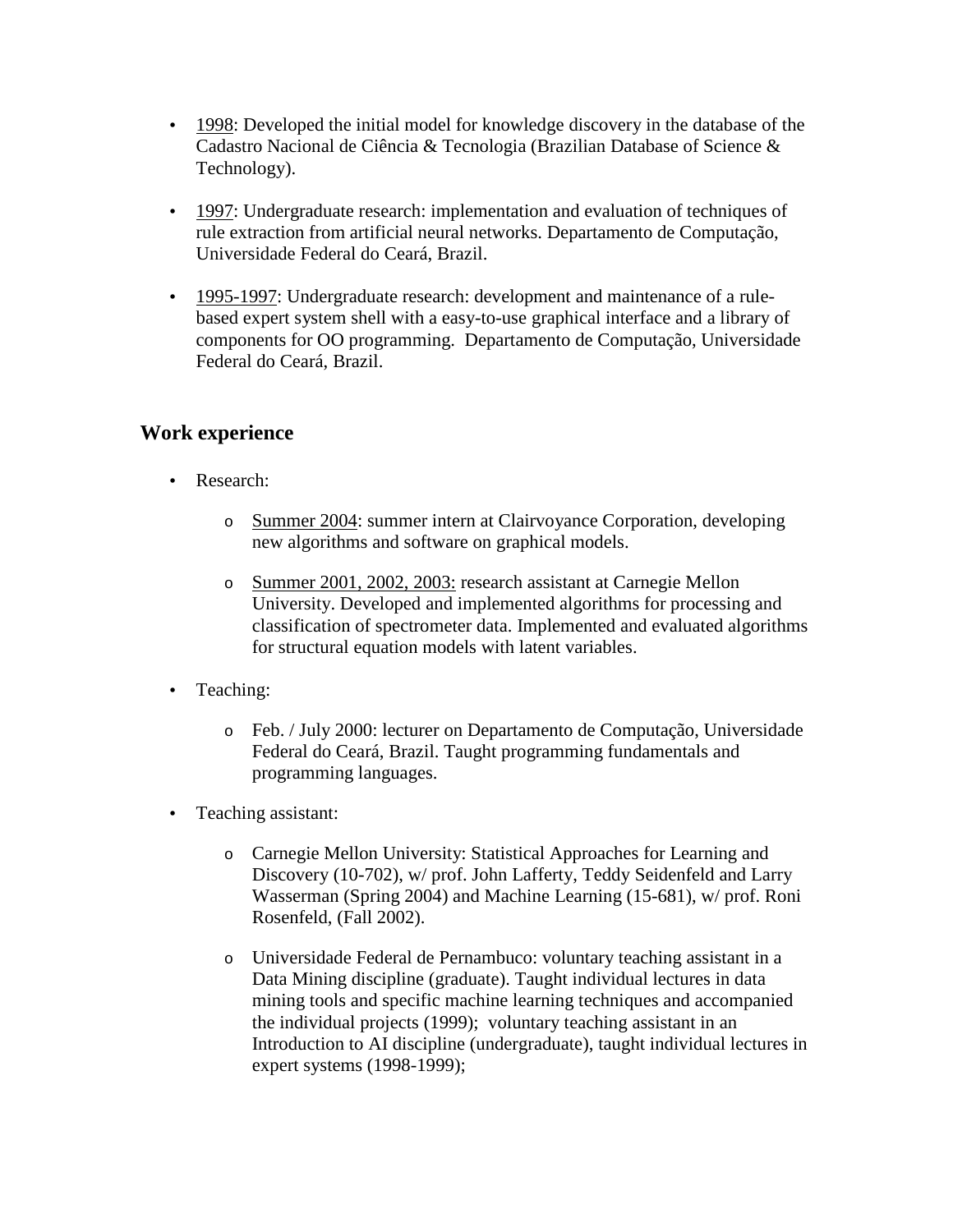# **Awards and distinctions**

- Siebel Scholar 2005
- Aug 2000-May 2001: Microsoft Fellowship for MSc. research in knowledge discovery and data mining.
- Mar 1997-Jan 2000: CNPq scholarship for graduate (M.Sc.) research.
- 1997: best work of undergraduate research in Mathematics/Computer Science/Statistics. Universidade Federal do Ceará, Brazil.
- 1996: best work of undergraduate research in Mathematics/Computer Science/Statistics. Universidade Federal do Ceará, Brazil.
- Mar 1995-Dec 1997: CAPES (Programa Especial de Treinamento/Special Training Program) scholarship for undergraduate research, Brazil.
- 1991-1993: full tuition support for high school after being best student in class during all terms from 1987 to 1990. Colégio 7 de Setembro, Fortaleza - CE, Brazil.

## **Professional societies**

• Member of Association for Computing Machinery since 1998.

## **Publications**

#### **Journal papers**

- Moody, J.; Silva, R.; Vanderwaart, J.; Ramsey, J.. and Glymour, C. (2002). "Classification and filtering of spectra: a case study in mineralogy". Intelligent Data Analysis 6, 517-530.
- Silva, R. B. A. and Ludermir, T. B. (2001). "Hybrid systems of local basis functions". Intelligent Data Analysis 5, 227-244.

#### **Selected conference papers**

• Silva, R.; Scheines, R.; Glymour, C. and Spirtes P. (2003) "Learning measurement models for unobserved variables". Proceedings of the 19th Conference on Uncertainty on Artificial Intelligence, p. 543-550.